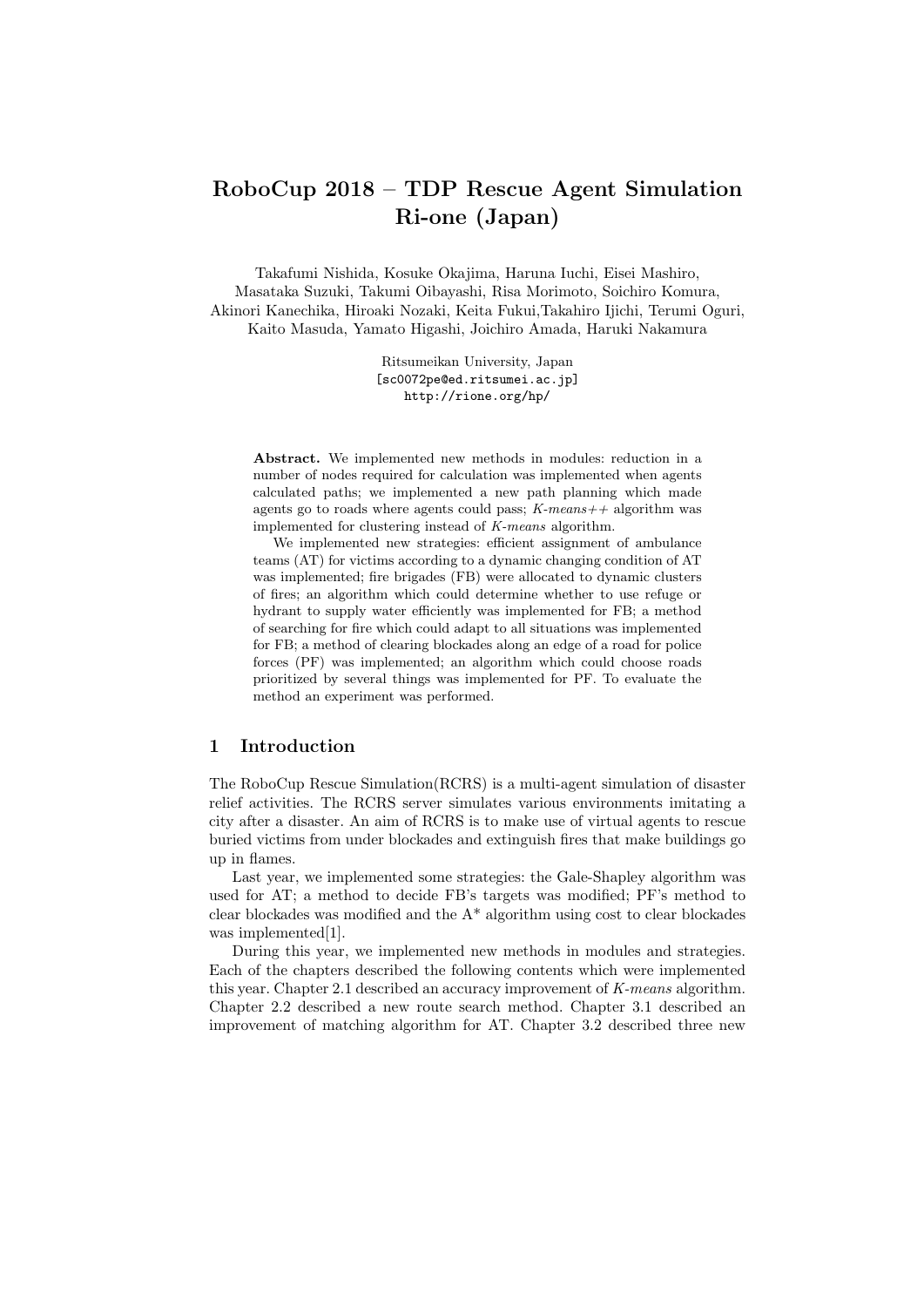methods for FB. Chapter 3.3 described a method of determining a target for PF according to priority. Chapter 4 described a result of an experiment. Chapter 5 described conclusion of this development.

# **2 Modules**

## **2.1 Clustering**

Last year, *K-means* algorithm was used to divide a whole map into clusters so agents could do rescue activities efficiently in our team. However, improper points were chosen as initial centers of each cluster in a map which had the biased distribution. Therefore, *K-means++* algorithm was implemented for clustering instead of *K-means* algorithm[2].

In *K-means* algorithm, initial centers were chosen from all points in the map with equal probability. Therefore, if improper points were chosen as initial centers, the solution could be worse. *K-means++* algorithm solved this problem. In *K-means++* algorithm, initial centers were chosen spreadly as possible. Specifically, the probabilities were defined by below steps.

- 1. Choose one center uniformly at random from all points.
- 2. The probability is defined by the following.
- 3. New initial center is chosen by this probability.

$$
P(X_i) = D(X_i)^2 / \sum_k D(X_k)^2
$$

 $P(X_i)$ : the probability  $X_i$  is chosen for initial center

 $D(X_i)$ : the distance from the nearest center to  $X_i$ 

4. Repeat those steps until k centers have been chosen.

The initial centers to be away from each other were chosen frequently, and initial centers were chosen according to the probabilities. As a result, the improper points were chosen only occasionally in a biased map. (Figure 1,2)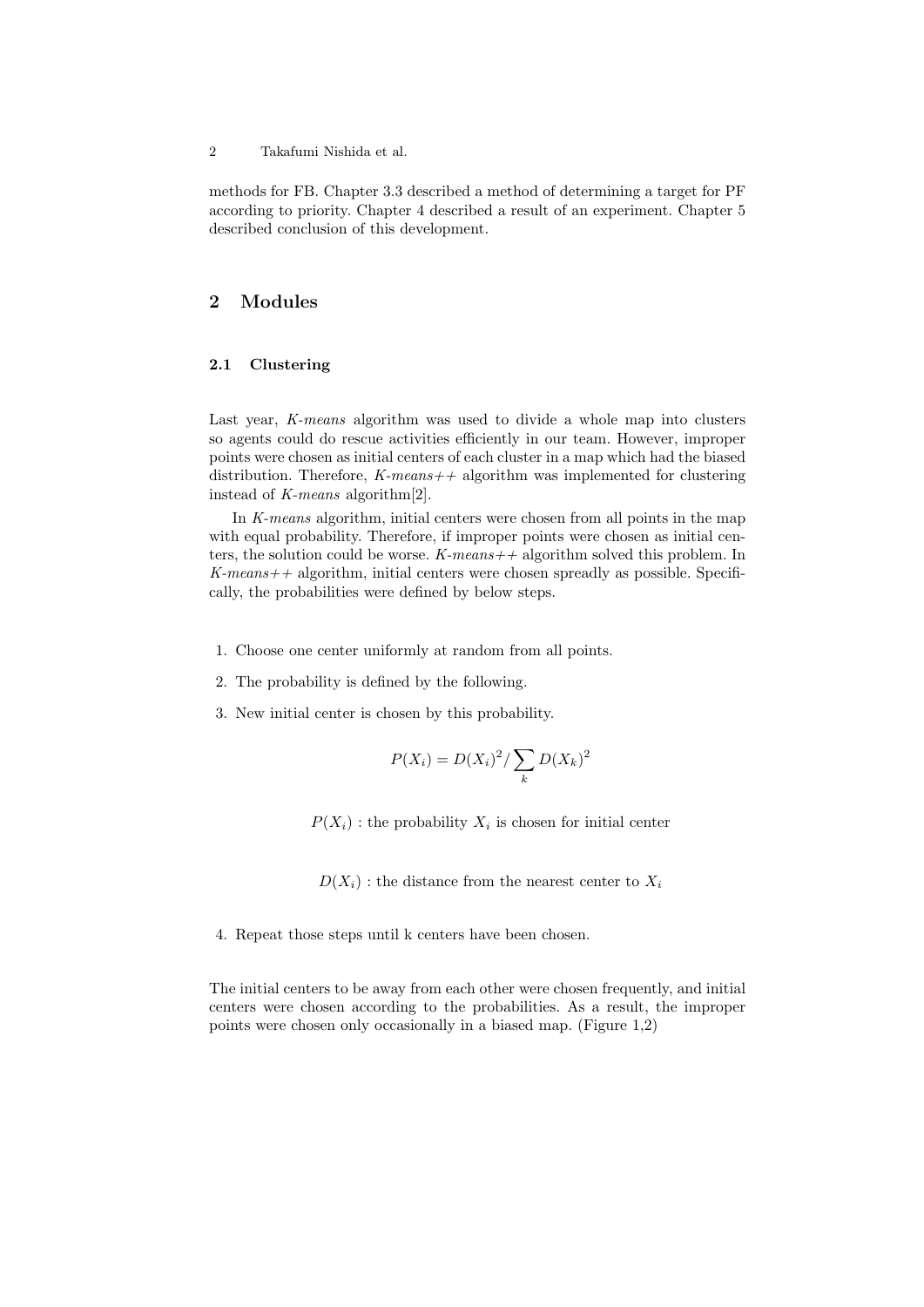

Fig. 1: Results by K-means



Fig. 2: Results by K-means++

# **2.2 Path Planning**

## **2.2.1 Route search using intersections**

Using a path planning before improvement, agents searched for the shortest route from agent's current location to a target. Adjacent areas were scanned from the agent's current location until it reached a target. However, this calculation took a long time to complete. Therefore, we implemented a reduction in a number of nodes required for calculation by using an *intersection* as a *node* and a road between the *intersections* as an *edge*.

If there were no branching routes from agent's current location to a target, a result of a calculating path didn't change although the calculating path was repeated. In other words, the result of calculating path depended on the number of *intersections* in the route from agent's current location to a target. First, a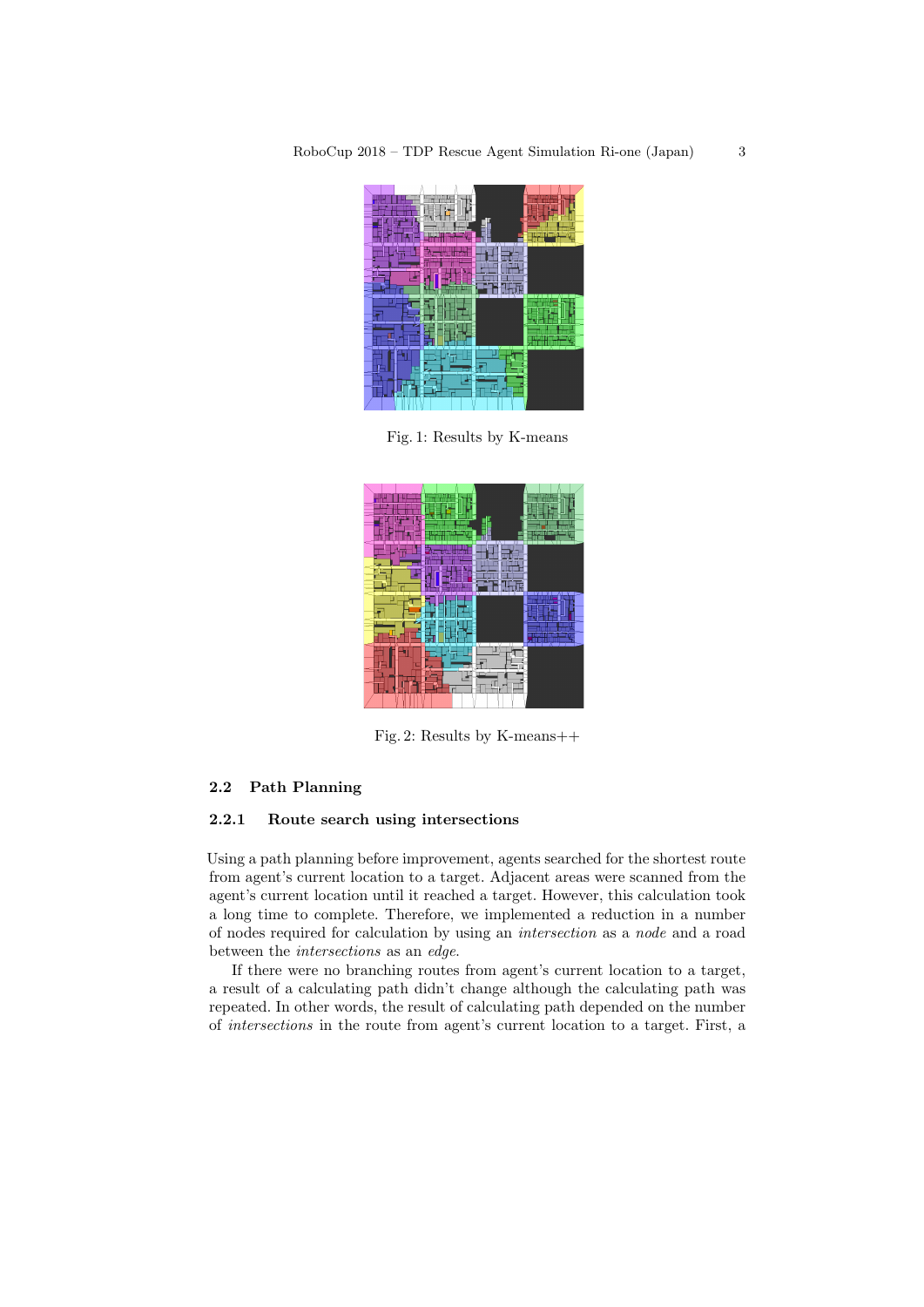simplified graph was created with *node*. We use a depth-first search algorithm to create a graph. There is only one way between two mutually adjacent intersections, so if we continue the search while judging whether it is an intersection or not, we will definitely reach the next intersection.

Then, an *intersection* was defined that three or more adjacent areas were wholly roads, and neighbors are not adjacent to a building, and *edges* were managed as a list. Figure 1 shows a graph created by roads. Figure 2 shows a graph created with *intersections*. We use the A\* algorithm for path planning. When calculating path planning, it is optimal because there are a plurality of destination candidates.



Fig. 3: A graph created with roads



Fig. 4: A graph created with intersections

#### **2.2.2 Path planning to avoid the blockades**

In our conventional path planning, there was a problem that a path was not generated in consideration of a state of blockades. Therefore, we implemented a new path planning to avoid the blockades. First, we defined *AREA* as "java.awt.geom.Area". By this definition, we could define the shape of blockades. When a path was generated by the new path planning, agents used the shape of recognized blockades.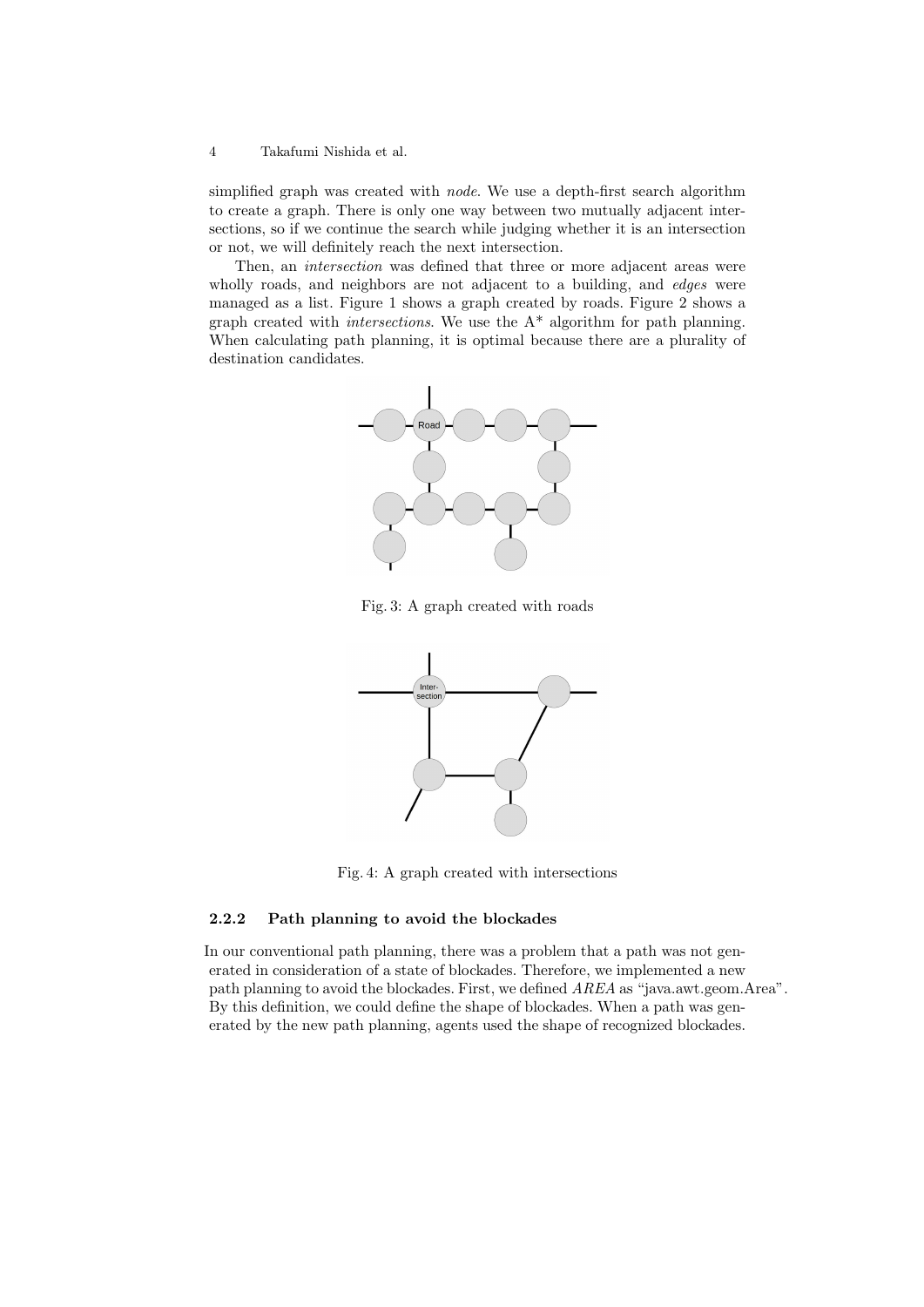If there were recognized blockades in the coordinate through which agents were going to pass, they judged that the road was impossible to pass. The new path planning made agents go to roads where agents could pass. When a shape of the blockade was gotten, the computational complexity was reduced by expanding the recognized areas concentrically.

# **3 Strategies**

## **3.1 Ambulance Team**

The main roles of AT are to rescue victims buried under blockades and to carry victims to refuges. It is needed for efficient rescue in the rescue activities to make a *cooperation* sharing the purpose of an action. Therefore, the *cooperation* was investigated in order to find how *cooperation* could rescue more victims. We implemented an efficient assignment of AT for victims according to a dynamic changing condition of AT.

The logs of finial of RoboCup2017 Rescue Simulation League were analyzed by paying attention to rescue victims[3]. *Rate of rescued victim*, *a rate of rescue action* and *a rate of cooperation* were calculated from this analysis. *Rate of rescued victim* was a rate by dividing the number of rescued civilians by the number of civilians who needed a rescue. *Rate of rescue action* was a rate by dividing the number of cycles which AT rescued victims in by the number of all cycles. *Rate of cooperation* was a rate by dividing the number of rescue with *cooperation* by the number of all rescue. The rate of cooperation is calculated according to the ratio of the number of rescue teams rescuing the same target among the number of rescues of all steps. Table 1 shows the data of the logs. Table 2 shows the results of analyzing the data of the logs.

| rable 1: Data of the logs |       |  |  |
|---------------------------|-------|--|--|
| Map                       | VC3   |  |  |
| Number of agents          | 50    |  |  |
| Maximum number of         |       |  |  |
| action step               | 319   |  |  |
| Number of action          | 15950 |  |  |
| Number of victims         | 306   |  |  |

Table 1: Data of the logs

Table 2: The results of the top team log data analysis in 2017

| Team         | Rate of<br>rescued victim rescue action <i>cooperation</i> | Rate of | Rate of |
|--------------|------------------------------------------------------------|---------|---------|
| Aura         | 10%                                                        | 20%     | 23%     |
| MRL          | 22%                                                        | 17\%    | 22%     |
| RoboAKUT     | 13%                                                        | 18%     | 21\%    |
| SEU-UniRobot | 9%                                                         | $22\%$  | 19%     |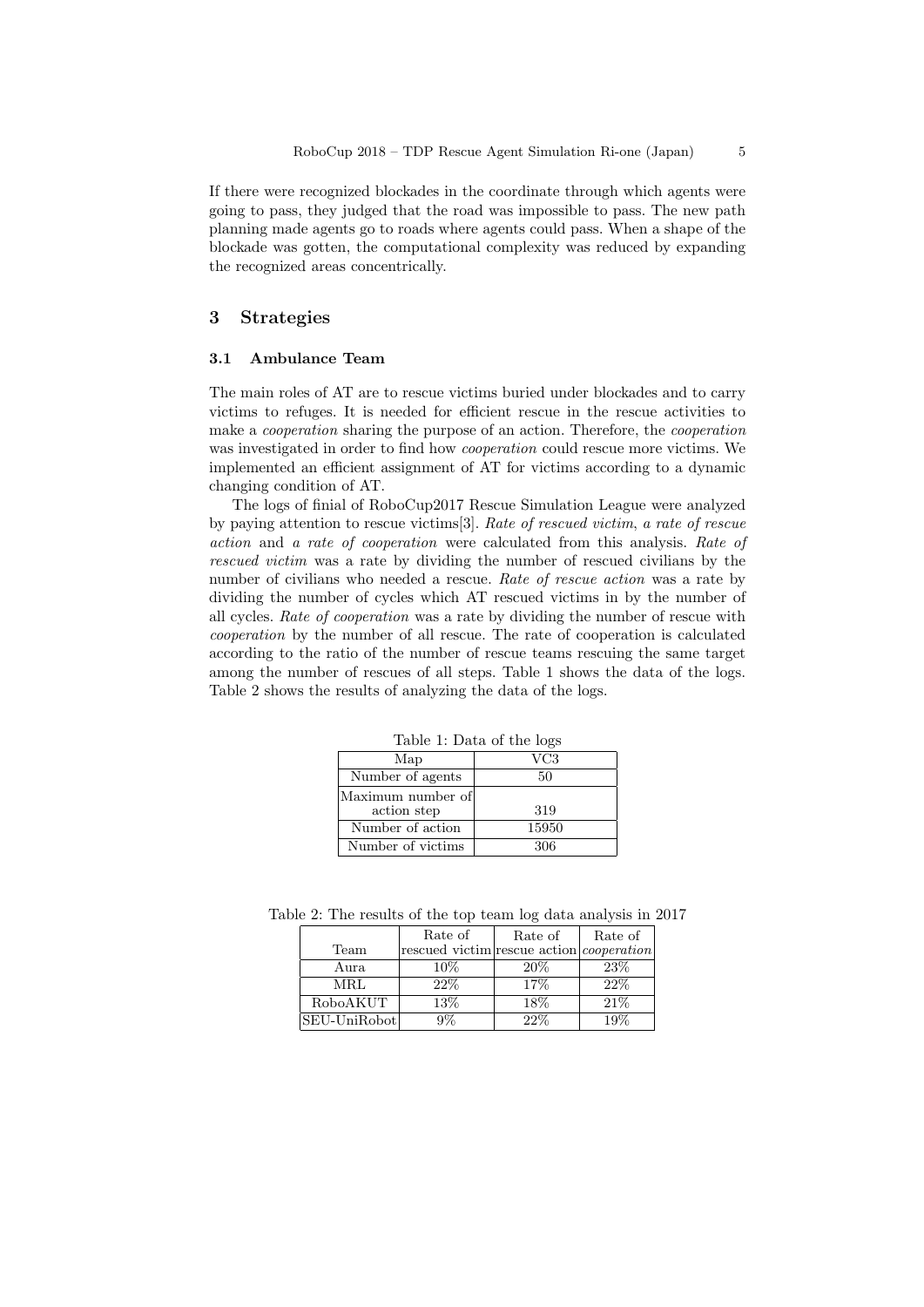From the result of the analysis, MRL could rescue many victims, because MRL built groups of AT dynamically and reduced time to rescue victims. In contrast, SEU could not do an efficient assignment, because the *rate of rescue action* of SEU was high, but the *rate of cooperation* of SEU was low.

Last year, we used *Gale-Shapley* algorithm for this problem. *Gale-Shapley* algorithm was suggested as a solution for the stable marriage problem. To replace men with AT, women with victims and an order of desire with priority was able to adapt to RCRS matching them on one-to-one. However, the result of analyzing cooperation of rescue taught a fact: quick rescue depending on the collective action. The situation many AT rescued a victim could save more victims. Therefore, an algorithm to do group action dynamically was made.

The concrete methods are following.

**Inputs:** define "N" as a number of AT, define "M" as a number of a victims, queue equipped priority for victim from AT

**Output:** define "L" as a number of groups of pair of AT and victims

**Initial state:** any AT weren't assigned to victims

If there were AT having not been assigned and elements of queue equipped priority for victims, operated 1 and 2 were repeated.

- 1.  $AT(N)$  picked up the victim(M) from queue equipped priority and selected the victim as a candidate.
- 2. Three of AT existing in a circle with the radius of 50 selected in the order of distance from a victim(M). If  $AT(N)$  was contained in the group made of three AT, M was assigned to N.

The above was in operation when a victim(M) is more than  $AT(N)$ . The validity was not lost when  $AT(N)$  is more than the victim(M). Therefore, the algorithm of group action could rescue more victim than *Gale-Shapley* algorithm of 1;1 matching because of a group of building and reduce time to rescue. However, a problem that there was a possibility AT wasn't assigned victim occurred in the case of the algorithm of group action. Accordingly, the *greedy* algorithm also was used to assign victim to AT don't have a target. Table 3 shows the difference between last year's log data and current log data.

|                         | Rate of                                         | Rate of | Rate of  |  |  |
|-------------------------|-------------------------------------------------|---------|----------|--|--|
| Team                    | rescued victim rescue action <i>cooperation</i> |         |          |  |  |
| $ 2017 \text{ Ri-one} $ | $0.99\%$                                        | 14.35%  | $1.02\%$ |  |  |
| $ 2018 \text{ Ri-one} $ | $1.48\%$                                        | 10.87%  | 3.62%    |  |  |

Table 3: Ri-one's log data analysis result.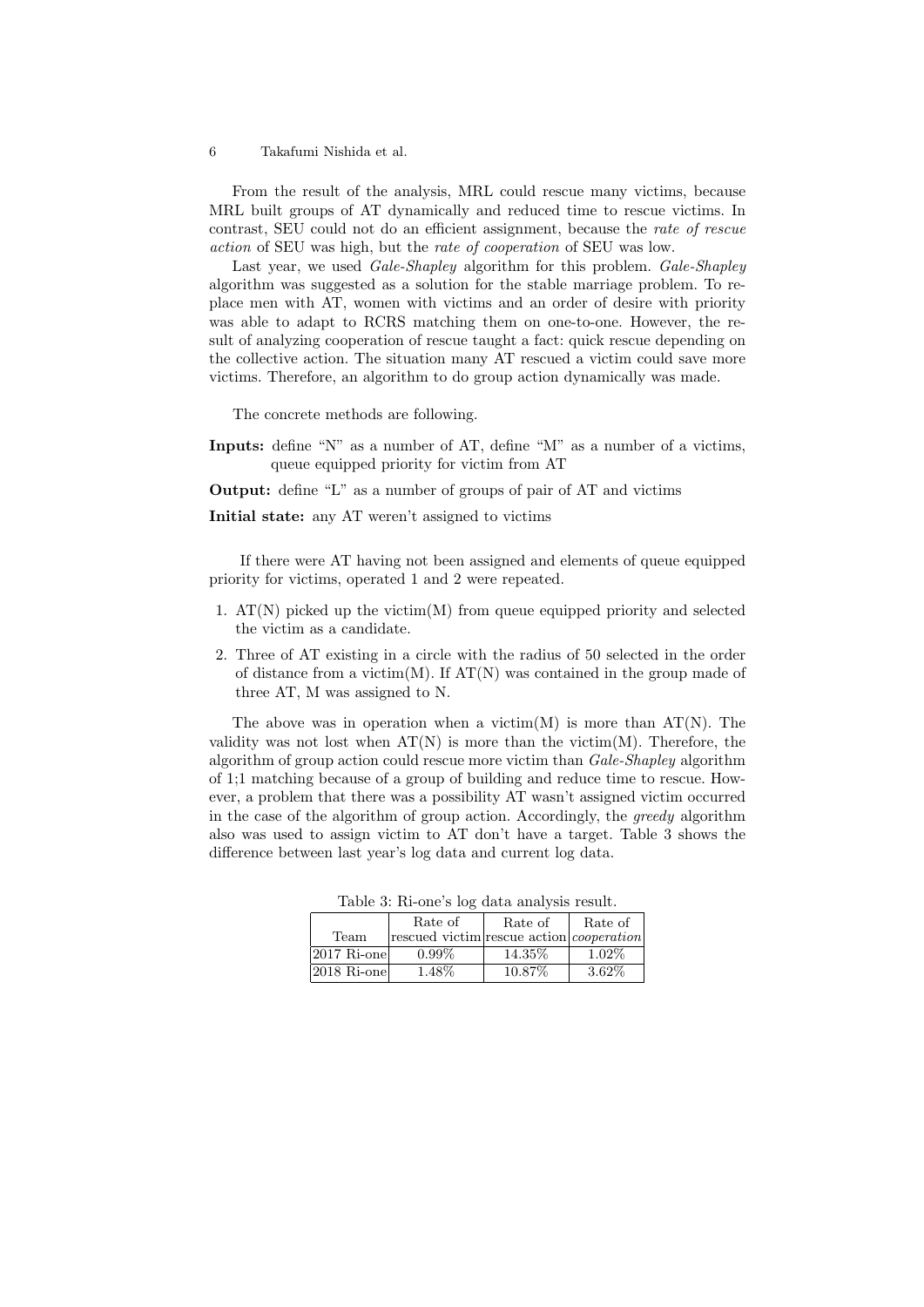#### **3.2 Fire Brigade**

## **3.2.1 Method to determine targets**

FB aimed to extinguish a fire occurred in a disaster. It was important not to spread damages caused by the fire. Therefore, it was necessary to extinguish the fire as soon as it occurred. However, the number of FB was limited, there might be multiple locations occurred fire, or the situation of the disaster was changing with every moment. These were problems. Because of them, FB had to be allocated according to the situation of the fire.

Thus, FB were allocated to dynamic clusters of fires.At this time, the number of the allocated FB was changed according to the cluster 's size, number of all FB. Last year, FB were allocated to static clusters of buildings. This didn't take the state of the fire which changed every moment into consideration, therefore FB's movement may be wasteful and FB may be short. Dynamic clustering was implemented to solve the problems.

We implemented method of dynamically generating clusters and updating them as follows. A fire station collected information of burning buildings from messages by agents and processed them. A fire station also checked the list of clusters. If the list had no elements or the disaster had been reported far from all of the clusters' basis, a new cluster was generated making the burning building that had been collected as a basis. If a burning building was detected within a certain distance from the center of the cluster, a fire station contained its entity into the cluster. FB selected a target with using those clusters.

Updating clusters with its central coordinates made possible that plural clusters had the same building in their own area. Besides, disaster spread from first-generated disaster source. Consequently, this method was implemented that make one building as a basis of the cluster.

## **3.2.2 Method to supply water**

Efficient extinction and supplying water are essential to FB. Therefore, we paid attention to efficient use of hydrants. Last year, hydrants weren't really used in our team. It was because hydrants had a lower quantity of water supply per time than a refuge. In addition, if multiple agents supplied water in the same hydrant, the quantity of water for each of FB was decreased. It wasn't efficient way. However, sometimes agents could return to the site on fire earlier by using hydrants than using the refuge.

We implemented an algorithm which could determine whether to use refuge or hydrant to supply water efficiently. Specifically, at first, FB calculated distances from agent's current place to the closest refuge and distances from agent's current place to the closest hydrant. If the refuge was closer than the hydrant, FB with no water went to the refuge. If the refuge wasn't closer than the hydrant from the agent's current place, the algorithm calculated a difference of arrival time by using the distance from agent's current to the closest refuge and the distance from agent's current place to the closest hydrant. The quantity of water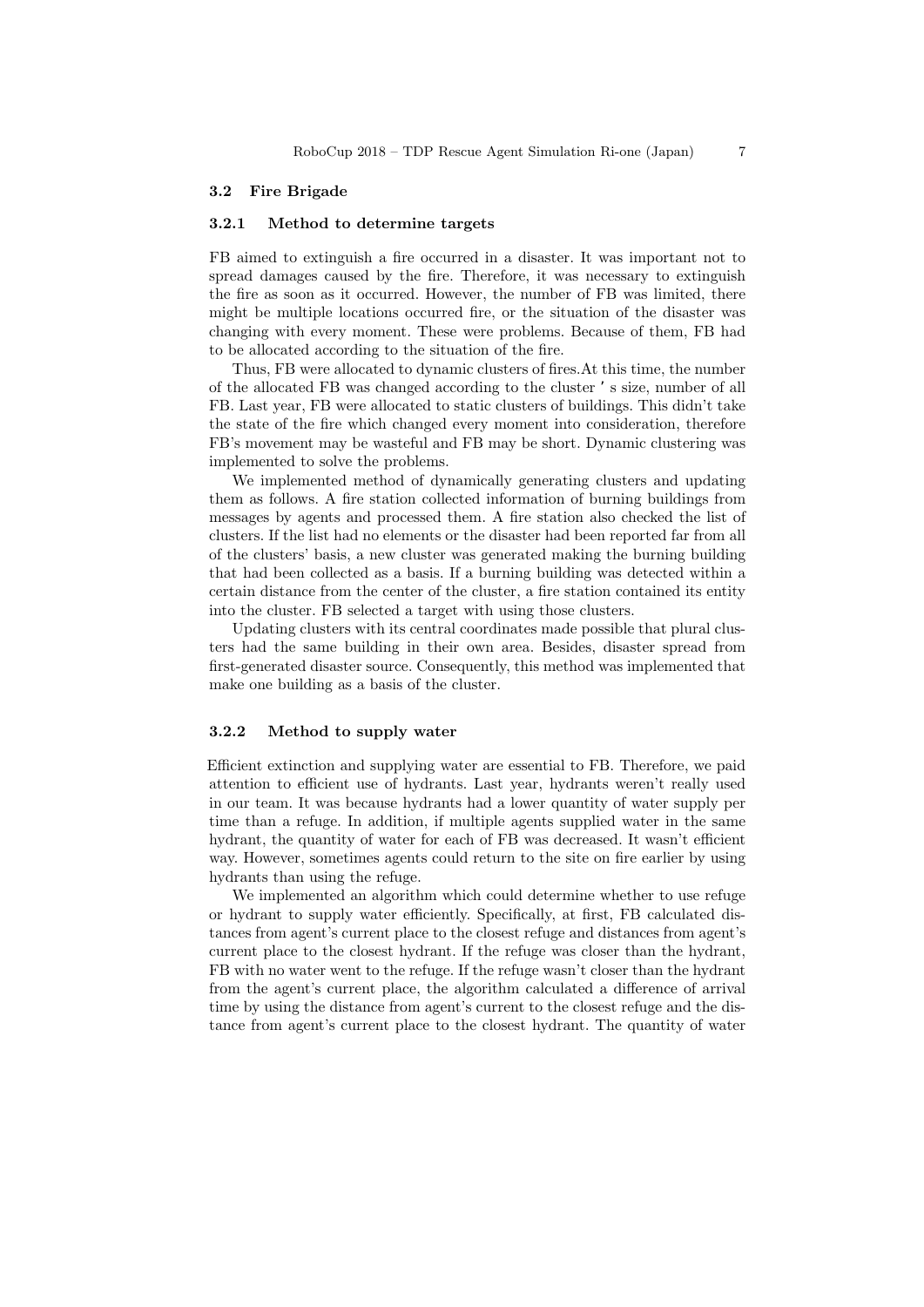the agent could supply in time of the difference of arrival time was calculated by algorithm. From agent's current place, FB determined whether to use refuge or hydrant to supply water efficiently. At this process, hydrants which other agents were going to use or was supplying water were ignored by the algorithm. It was because if multiple agents tried to go to the same hydrant, only one fire brigade had to supply water there. The other FB had to go to the others hydrant.

## **3.3 Police Force**

The main role of PF is to clear blockades which are caused by a disaster. In particular, to ensure traffic routes for other agents such as AT and FB are PF's top priority. Hereinafter, an *entrance* is defined as a road adjacent to a building.

#### **3.3.1 ActionExtClear**

Last year, PF cleared blockades as they went to a center of the road. However, with this way, if PF didn't go to the center of the road at all times, they got caught in the projections.

Therefore, PF cleared blockades as they went not to the center of the road but along an edge. Consequently, projections in which agents were caught were not generated and PF could clear blockades at an entrance easily. Therefore, they got easier to rescue other agents.

## **3.3.2 Detector**

In the case, information which PF obtained is reflected as a target for the detector, the target was considered to be comprehensively selected. In concrete, the hashmap was implemented, inserted a priority as a value into using each EntityID of all roads as a key.

The priority corresponds to the following 7 items *Entrances* of refuge Roads regarded as an *intersection* Roads on which AT or FB are in the blockages Roads in a cluster *Entrances* of the buildings in which humans are buried Roads close to burnt-out buildings Roads without blockades

As with last year, both refuges and *intersections* were considered to be the most important areas because AT and FB often went to refuges and *intersections* were areas which had a high traffic volume. The priority of an *entrance* of the refuge was increased and the priority of road regarded as an *intersection* was increased. In this chapter, an *intersection* was defined that it had 4 neighbors which were roads and 2 neighbors away from it were 2 roads.

It is necessary to secure routes for AT and FB which have been caught in blockades since a simulation starts. Thus, the priority of roads was increased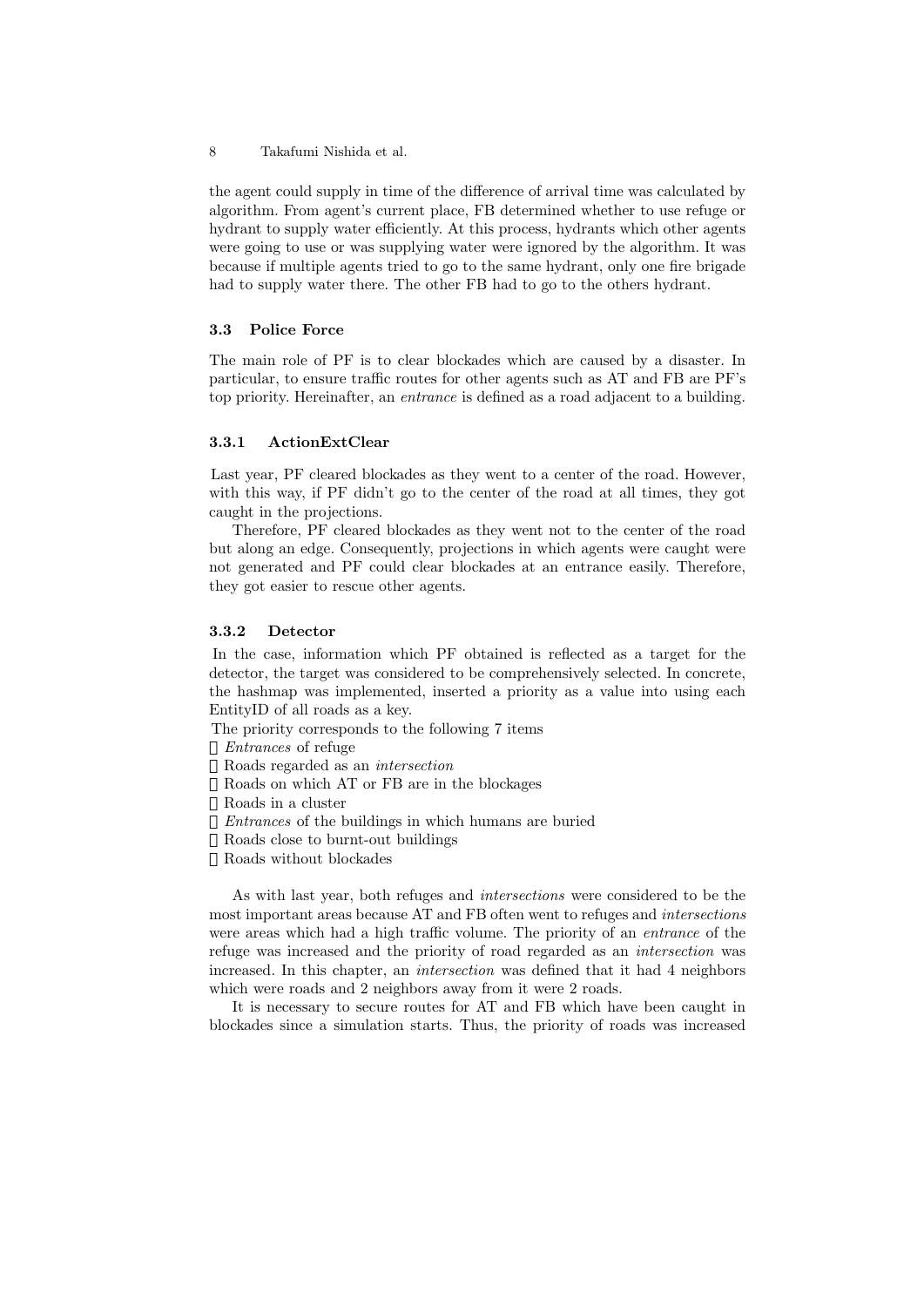in the case AT and FB were caught in blockades on the road. The priority of AT and FB were increased, but FB who reduced the spread of damage were considered to be more important than AT.

It is inefficient that several PF clear the same road. Therefore, the priority of the road in a cluster was increased to share work sections. Additionally, the priority of the *entrance* of the buildings in which humans were buried was increased.

Few civilians were living around burnt-out buildings and burn-out buildings were surrounded by burnt-out or almost burnt-out buildings. For this reason, there was not much traffic and the priority of the road of neighbor was decreased.

EntityIDs of roads which had no blockades were stored in a set named clearedRoads in advance and the priority of a road was removed from the hashmap. In the case aftershocks occurred, the set was initialized because of increasing amount of blockades around.

In addition to above 7 items, the priority of value was determined by a type of message received. In the case the message received was about roads, the road which was passable was added to the set named clearRoads.

In the case the message received was a message about AT, if AT's action was ACTION RESCUE or ACTION LOAD, it was determined that the AT were in a building and a few blockades were at the *entrance*. Therefore, the priority of the *entrance* which the AT were in was decreased. In the same case, if AT's action was ACTION MOVE and the target was a human who was in a building or a building, the priority of the *entrance* was increased.

In the case the type of message received was a message about FB, if FB's action was ACTION MOVE and the FB's target was a road, the priority of the road was increased.

In the same case, if FB's action was ACTION REFILL, the FB was in a hydrant. Then, if an FB's target was building, the priority of the *entrance* of it was decreased and if FB's target was a road, the priority of the road was decreased.

In the case the message received was about PF, if two PF selected the same target, either result was assigned null.

In the case the message received was about PF's command, the priority of the road indicated was increased.